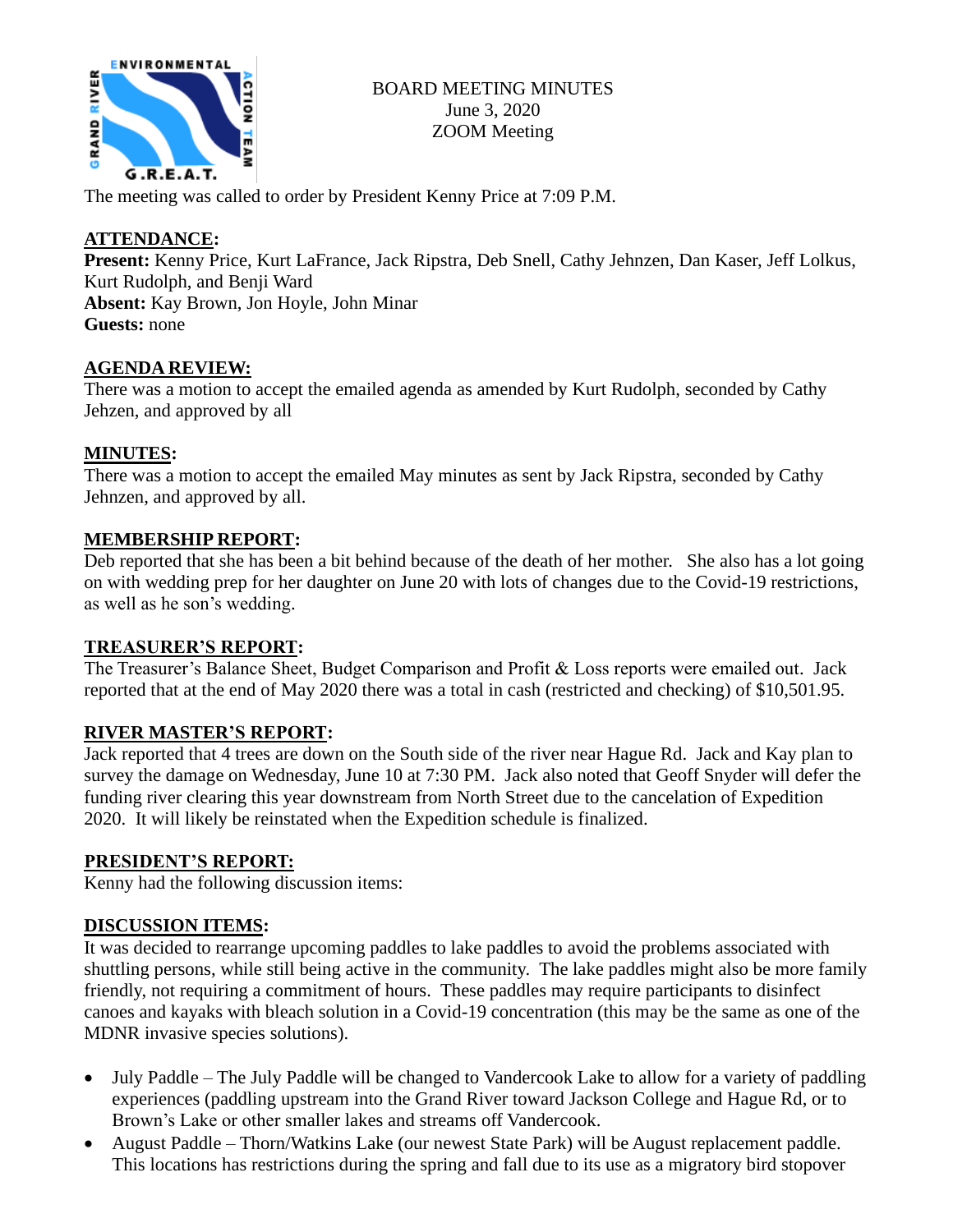preserve.

- September River Clean-up The board discussed options for this annual event. It was decided to continue with it, because it is GREAT's major annual event. The board was asked to look into ideas for how to pull it off without the use of buses for shuttles and without the JROTC. Instead consideration is to be given to cleaning some high visibility shoreline areas, shorter out and back paddles from more easily launched and retrieved areas. We normally have 30-50 non JROTC people helping out. We may have issues with supplying a meal afterwards, because of financial constraints placed on restaurant businesses due to the shutdown. All are asked to return next month with some ideas on how to pull this off.
- October Paddle Baw Beese Lake on the St Joseph River in Hillsdale will be the replacement lake paddle for this month. It offers a great deal of park land along the North shore.
- Money/Membership/Donors Jack noted that we are currently down 26 members from last year at this time. Deb has not sent renewal notices out, and will reach out to stale donors.
- Vehicle and Event Signage Cathy reported on a need to convert the GREAT logo into a better rendered pdf or EPS file format for the magnetic signs. Jack will assist. Deb will look into a relation redoing the logo electronically.

#### **Standing Committees:**

**Communication/Newsletter:** The May Newsletter did not go out, because of the social distancing restrictions and need to cancel much of what was planned. The next Newsletter will go out in June highlighting all of the changes.

**Finances:** No report.

**Activities & Calendar:** The Activities Calendar will be updated by Jack

**Education & Advocacy:** No report.

**Annual Cleanup:** No report.

**Nominations:** No report.

**GREAT Equipment:** Dan has a purchased a 2-4 boat trailers for use in cutting activity. He is offering it to GREAT at his cost of \$500. Kurt Rudolph made the motion to purchase it from Dan, Cathy seconded and all approved.

**River Debris Removal:** No report.

**GREAT land and building:** Jack asked for copies of the insurance policy from the McCay Agency (Quiet Sports) dated October 2019, so that we can obtain a refund for our duplicate coverage.

#### **AD HOC COMMITTEES:**

**Water Trail:** No report. **Grand River Trail Map and Booklet:** on hold.

# **RELATED GROUPS:**

**Watershed Council**: No report. **Earth Day:** No report. **JCCD:**. No report.

#### **UNFINISHED BUSINESS:**

Nothing to review.

#### **NEW BUSINESS:**

Nothing new to review.

#### **ADJOURNMENT:**

The meeting was adjourned at 8:30 . as moved by Jack, seconded by Kurt Rudolph and approved by all.